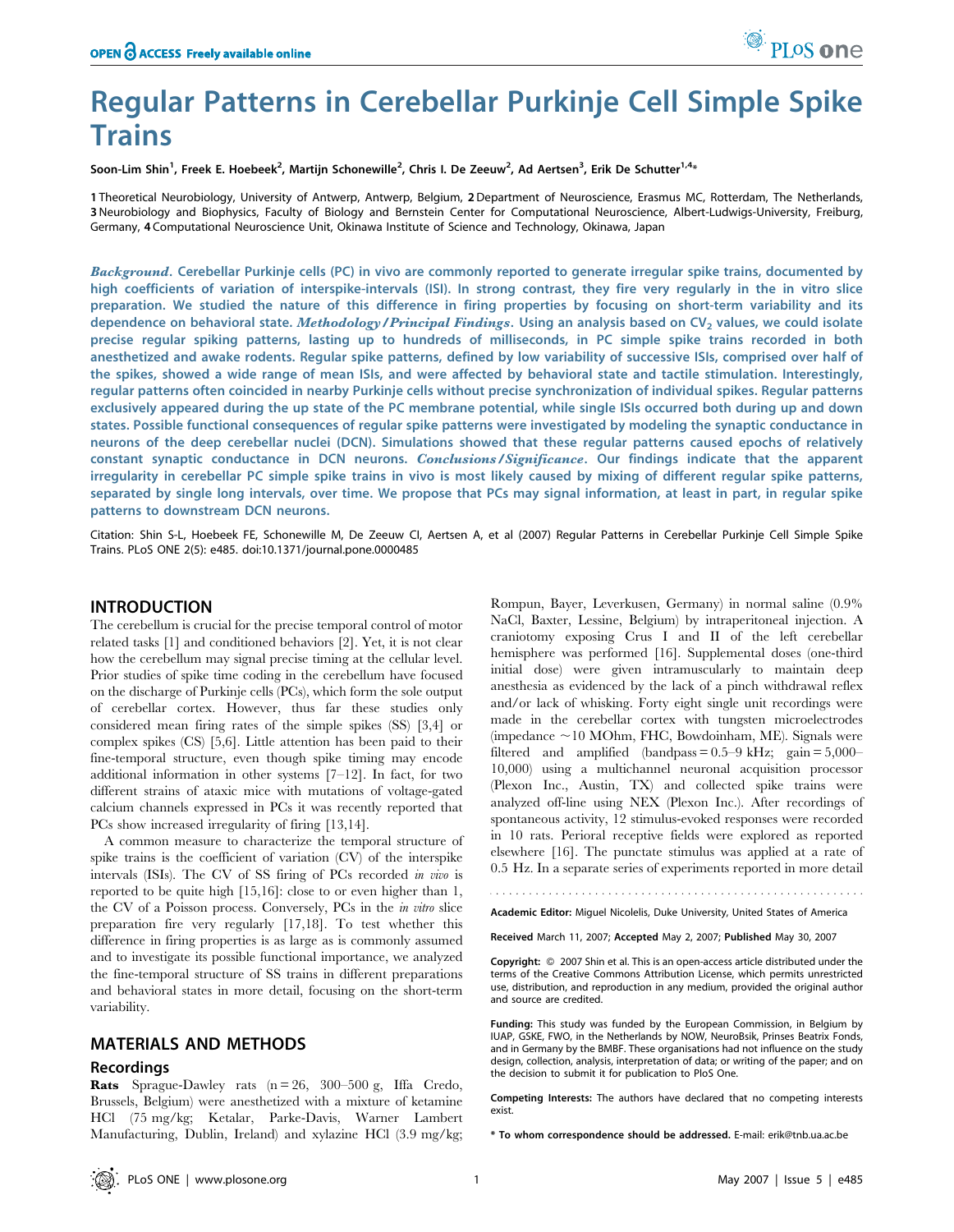in [19], 8 transverse pairs of nearby PCs were recorded using similar procedures. Electric lesions were made after recordings to measure the distance between pairs and the distance between the centers of lesions was measured. In the context of this paper, the data from all these experiments were re-analyzed. All experimental methods were approved by the University of Antwerp and conformed to European Union guidelines.

Mice Extracellular activity was recorded in the cerebellar flocculus and paramedian lobule using glass micropipettes filled with 2 M NaCl (tip diameter:  $2-5$  mm; impedance:  $2.5$  M $\Omega$  at 1 kHz) in either restrained awake or anesthetized (with mixture of ketamine (50 mg/kg) and xylazine (10 mg/kg)) C57BL/6 mice. The electrode tip was positioned on the cerebellar surface under visual guidance (Olympus VS-IV; Olympus Optical, Tokyo, Japan) using a micromanipulator (David Kopf Instruments, Tujunga, CA) and moved downward by a hydraulic microdrive (Trent Wells) equipped with a stepping motor (TL Elektronik SMS 87). The electrode signal was amplified and filtered (bandwidth 10–6000 Hz; Dagan 2400; Dagan, Minneapolis, MN) and sampled at 12.5 kHz (CED 1401plus, Spike2, Cambridge, UK). Single-unit PCs were identified on-line by the presence of a brief pause in simple spikes after the complex spike. In the off-line analysis, SSs and CSs were detected and discriminated using custom-made software implemented in Matlab (Mathworks, Natick, MA). All experimental methods were approved by Erasmus MC in Rotterdam, and conformed to European Union guidelines.

### Spike timing analysis

Data analysis of extracellular recordings Recordings were 83 to 1202 sec long and comprised 1,328 to 62,371 spikes. Analysis was carried out using Matlab and Excel (Microsoft). Short-term regularity was measured with  $CV_2 = 2|ISI_{n+1}-ISI_n|$ /  $(ISI_{n+1}+ISI_n)$  [20]. The number of regular patterns was measured using a threshold value for  $CV_2$  ranging from 0 to 2 with an increment of 0.02. In each PC the numbers were normalized by the maximum number of patterns to avoid an influence of the difference between firing rates. The strength of synchronization of regular patterns was measured using a standard score, the Z score of the amplitude of the central peak of the cross-correlogram [21]:  $Z = (N_c - N_e)/(SD_e)$ , with N<sub>c</sub> the number of spikes in the central peak (bin  $=$  5 ms), N<sub>e</sub> the mean number of spikes in a 2 sec window between  $-1$  and 1 sec, and SD<sub>e</sub> its standard deviation. To determine whether the observed synchronization (Z score of 3 or higher) reflected spike to spike precise synchronization or rather co-modulation of firing rates [22,23], simulated spike trains were generated by randomly shuffling the ISIs within blocks of 5 consecutive ISIs and the correlation analysis repeated for the shuffled spike trains. The correlation between CSs and patterns were analyzed in 32 PCs where CSs were well isolated. If the duration from the ends of patterns to CSs was longer than 1.2 times the pattern mean ISI, it was considered longer than the pattern mean ISI.

Data analysis of whole-cell clamp recordings Three membrane potential traces recorded from 3 different anesthetized rats were analyzed to investigate the relation between spike patterns and the membrane potential [24]. The sampling frequencies of the original recordings (50, 50, and 20 kHz) were sampled down to 10 kHz without loosing discriminative power. Spikes were sorted by setting thresholds at  $-38$  mV,  $-42$  mV, and  $-32$  mV in cell1, cell2 and cell3 respectively. Spikes were further sorted as either CS or SS by checking the mean membrane potential between 2 and 4 ms after a spike. If the mean membrane potential was higher than

 $-38$  mV,  $-38$  mV, and  $-40$  mV in cell 1, 2, and 3 respectively, the spike was sorted as a CS. Mean firing rate of SS (CS) was  $12.8 \pm 5.2$  Hz (1.1 $\pm$ 0.4 Hz). The threshold to distinguish UP from DOWN states was set to  $-55$  mV. Regular patterns and single intervals were isolated as in the extracellular recordings. Data are represented as mean $\pm$ s.e.m., unless otherwise stated. All p-values refer to Student's paired or unpaired t-test, unless otherwise specified.

### Stochastic Modeling of Poisson processes

Both spontaneous and evoked spike trains were modeled using an inhomogeneous Poisson process (see also [25]) with 2 ms of dead time (which is equal to the detection window used in the electrophysiological recordings). The probability density of the process can be described as  $Pn(t)=rn e^{-rn t}\Theta(t-2)$ , where t denotes the time elapsed since the last spike,  $r_n$  is the mean firing rate at the n-th ISI, estimated by  $rn = \frac{5}{\frac{n+2}{2}}$  $\sum_{i=n-2}$  ISI where  $n = 3, 4, ...,$ 

number of spikes-2,  $\Theta$  (t-2) is Heaviside function standing for 1 only when t is 2 ms or larger. The mean firing rates of realized spike trains (51.7 $\pm$ 2.4 Hz, N = 92) were statistically similar to those of recorded SS trains  $(51.7 \pm 2.4 \text{ Hz}, \text{ N} = 92, \text{ p} > 0.6)$ . For evoked spike trains, firing rate was estimated from the rate distribution around stimulation time (bin size:  $1 \text{ ms}$ , lag  $= 1 \text{ s}$ ). Based on these estimates, model spike times were created trial by trial. Then, a final spike train was constructed by concatenating spike times in consecutive trials. Simulations were performed using Matlab.

### Synaptic Conductance Modeling

The dynamics of multiple pulse depression of the synapse between PCs and DCN neurons were described previously [26,27]. The data reported in these papers are quantitatively different, even though they report the same phenomena, probably due to different experimental conditions (e.g. recording temperature). Our phenomenological model is based on the Pedroarena and Schwarz study [26], because it measured multiple pulse depression at more frequencies over a large range (from 1 to 200 Hz). The depression is assumed to be caused by changes of the presynaptic release probability (R). We fitted a deterministic model for R to the multiple pulse depression data. This deterministic approach is justified because the large number of release sites from which transmitter can reach all receptors [28] makes synaptic failures unlikely. We fitted equations for the steady state level of release probability  $R_{ss}$  and the time constant of depression  $\tau$  to the data:

$$
R_{ss}(r) = 0.08 + 0.60 e^{-2.84 r} + 0.32 e^{-0.02 r}
$$
  

$$
\tau(r) = 2 + 2500 e^{-0.274 r} + 100 e^{-0.022 r}
$$

where  $r$  is the instantaneous firing rate computed as the inverse of the last interspike interval.  $R_{ss}$  and  $\tau$  are updated at the time of occurrence of each spike *n* and  $R_n$  is then computed as:

$$
R_n = R_{n-1} + (R_{ss} - R_{n-1})(1 - e^{-\frac{ISI_n}{\tau}})
$$

with  $R_{n-1}$  is the release probability computed at the previous spike time,  $ISI_n$  is the interspike interval between the current spike and the previous spike. See Figure 1 for the accuracy of the fit of our model to the experimental data.

Synaptic conductance  $(G_{syn})$  during spiking was modeled by a double exponential function multiplied by  $R_n$  and calculated over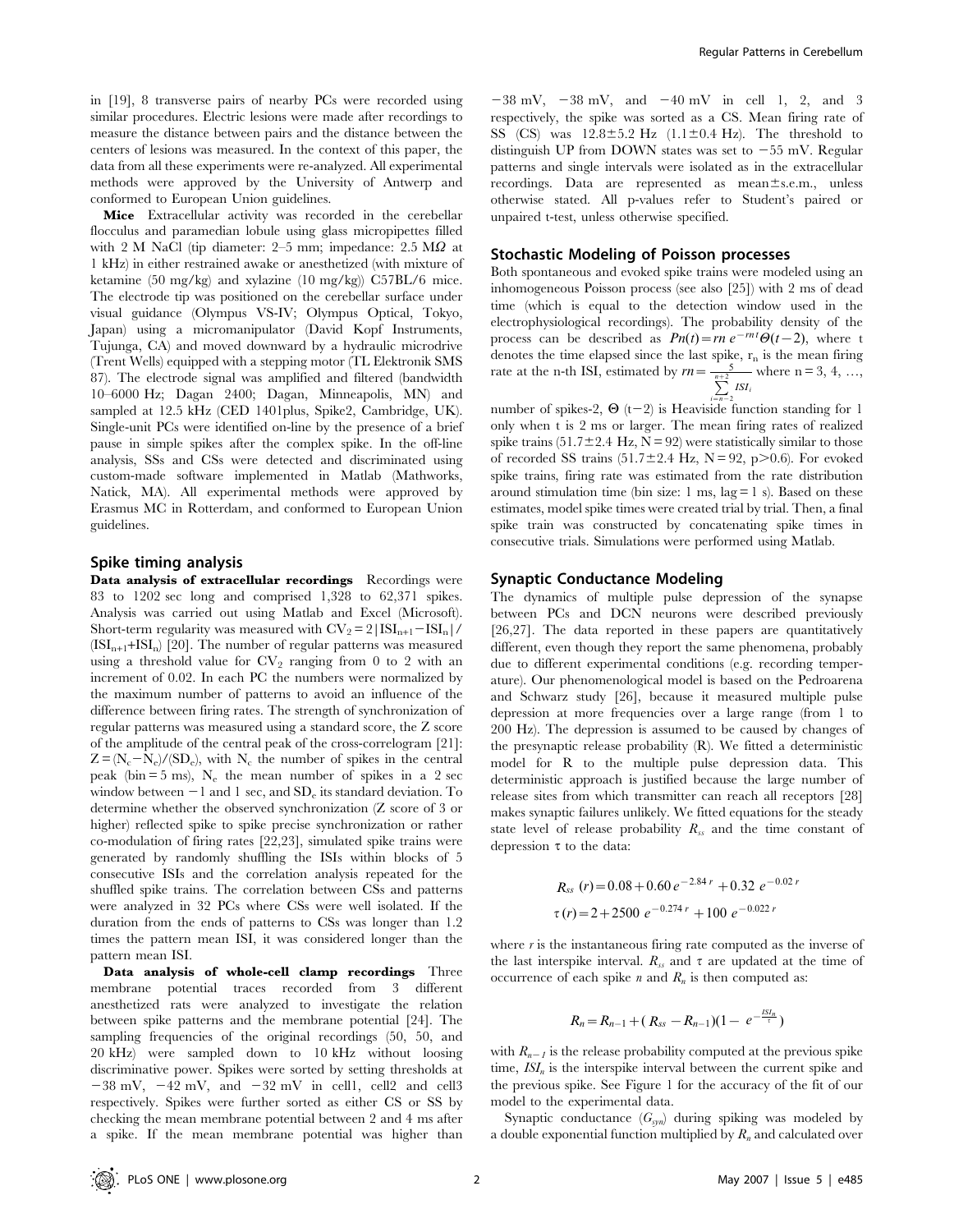

Figure 1. Simulation of PC to DCN synaptic conductance. (A) Saturating level of release probability (Rss) taken from Pedroarena and Schwarz (2003) could be modeled with a double exponential function (red line, see Materials and Methods for details). (B) Simulated synaptic conductance profiles in response to 10, 30 and 100 Hz PC firing, respectively. These results should be compared to Figure 7A of Pedroarena and Schwarz (2003). doi:10.1371/journal.pone.0000485.g001

200 ms with a resolution of 0.1 ms following each spike:

$$
G_{syn}(t) = G_{pre} + A \frac{G_{\max}}{\tau_1 - \tau_2} R n (e^{-\frac{t}{\tau_1}} - e^{-\frac{t}{\tau_2}})
$$

Here,  $G_{pre}$  is the synaptic conductance caused by previous spikes,  $A = 15.5$  is a constant to scale the maximum conductance to the experimental value of  $G_{max}$  (11.7 nS),  $\tau_I$  is 12 ms, and  $\tau_2$  is 1.2 ms.  $G_{max}$ ,  $\tau_I$ , and  $\tau_2$ , were chosen to fit the multiple pulse depression traces shown in Figure 7 of Pedroarena et al [26]. The multiple pulse depression following 10, 30 and 100 Hz stimulation of the PC is shown in Figure 1.

## RESULTS

## Simple spike trains contain precise regular spiking patterns

We analyzed spontaneous PC activity in 3 data sets: recordings from the cerebellar hemisphere of anesthetized rats  $(AnR, n = 48)$ and from the flocculus or paramedian lobule of anesthetized (AnM,  $n = 21$ ) and awake (AwM,  $n = 37$ ) mice. Firing rates were similar for all data sets (Table 1). As expected, CVs of the spike trains were high:  $3.93 \pm 0.49$  (AnR),  $1.74 \pm 0.47$  (AnM) and  $1.39\pm0.38$  (AwM), consistent with previous reports [6,16] and suggestive of highly irregular firing in vivo. Nevertheless, careful visual inspection of the individual spike trains revealed clear patterns of regular firing (Figure 2A).

To characterize these patterns we used a short range measure which compares two adjacent ISIs, i.e. the  $CV_2$  (cf. Materials and Methods; [20]). Surprisingly, we found that in all data sets the mean  $CV_2$  was low (AnR:  $0.51 \pm 0.03$ , AnM:  $0.30 \pm 0.02$ , AwM:



Figure 2. Regular patterns in cerebellar Purkinje cell simple spike trains. (A) Raster plot of PC SS in an anesthetized rat (AnR). (B)  $CV<sub>2</sub>$ distributions of SS trains recorded from anesthetized mice (AnM, left), awake mice (AwM, middle, blue: neurons in cerebral motor cortex), and mean of 92 CV<sub>2</sub> distributions (Pooled, right) which were significantly different from those of inhomogeneous Poisson processes with similarly modulated firing rates (p<0.05,  $\chi^2$  test; \*: p<0.001,  $\chi^2$  goodness of fit residual test; red line:  $CV_2 = 0.2$ ). Insets and right panel: mean  $\pm$  s.e.m. (black: PC, green: inhomogeneous Poisson process) (C) Extracting regular spiking patterns by setting  $CV<sub>2</sub>$  threshold at 0.2 (white dotted lines). White dashes:  $CV<sub>2</sub>$  values calculated from the two surrounding ISIs, red: first ISI of regular patterns, pink: successive ISIs in regular patterns, dark blue: ISIs not belonging to a regular pattern). doi:10.1371/journal.pone.0000485.g002

 $0.39\pm0.02$ ), suggestive of much more regular firing at short time scales. In fact, most PCs showed a skewed  $CV_2$  distribution, with a high proportion of low  $CV_2$  values (Figure 2B), indicating the presence of regularity in spiking patterns. This was in clear contrast to spontaneous spiking of neocortical neurons, which showed uniform  $CV_2$  distributions as previously reported [20] (Figure 2B, blue) and which are similar to realizations of inhomogeneous Poisson processes (insets in Figure 2B, green).

We studied the properties of regular spiking patterns in PCs whose  $CV_2$  distribution was significantly different from rate modulated Poisson (AnR:  $n = 38$ , AnM:  $n = 21$ , AwM:  $n = 33$ , p<0.05,  $\chi^2$  test) in more detail. Their pooled CV<sub>2</sub> distribution showed significantly more CV<sub>2</sub> values of 0.2 or lower (p<0.001,  $\chi^2$ 

|                   | Number of PCs | Mean firing rate                                  | %Long ISI ( $ S >1$ s)                                | CV.                                                  | Mean CV <sub>2</sub>                                       | Maximum pattern size                                |
|-------------------|---------------|---------------------------------------------------|-------------------------------------------------------|------------------------------------------------------|------------------------------------------------------------|-----------------------------------------------------|
| Anesthetized rats | 48            | $45.5 \pm 4.1$                                    | $0.41 \pm 0.11$                                       | $3.93 \pm 0.49$                                      | $0.51 \pm 0.03$                                            | $28.9 \pm 4.4$                                      |
| Awake mice        | 37            | 51.0 $\pm$ 2.7 (p $>$ 0.2)                        | $0.01 \pm 0.00$ (p < 0.001)                           | $1.39 \pm 0.38$ (p $\leq 10^{-4}$ )                  | $0.39 \pm 0.02$ (p < 0.001)                                | $13.0 \pm 0.6$ (p $< 0.001$ )                       |
| Anesthetized mice | 21            | 49.8 ± 3.6 ( $p$ > 0.4,<br>$p^{\text{v}} > 0.7$ ) | $0.02 \pm 0.01$ (p $\leq 0.001$ )<br>$p^{\sim} > 0.1$ | 1.74 $\pm$ 0.47 (p $<$ 0.05,<br>$p^{\text{B}} > 0.4$ | $0.30 \pm 0.02$ (p $\leq 10^{-6}$ )<br>$p^{\text{*}}<0.05$ | 24.9 ± 2.8 ( $p > 0.4$ )<br>$p^{\text{*}}$ < 0.001) |

doi:10.1371/journal.pone.0000485.t001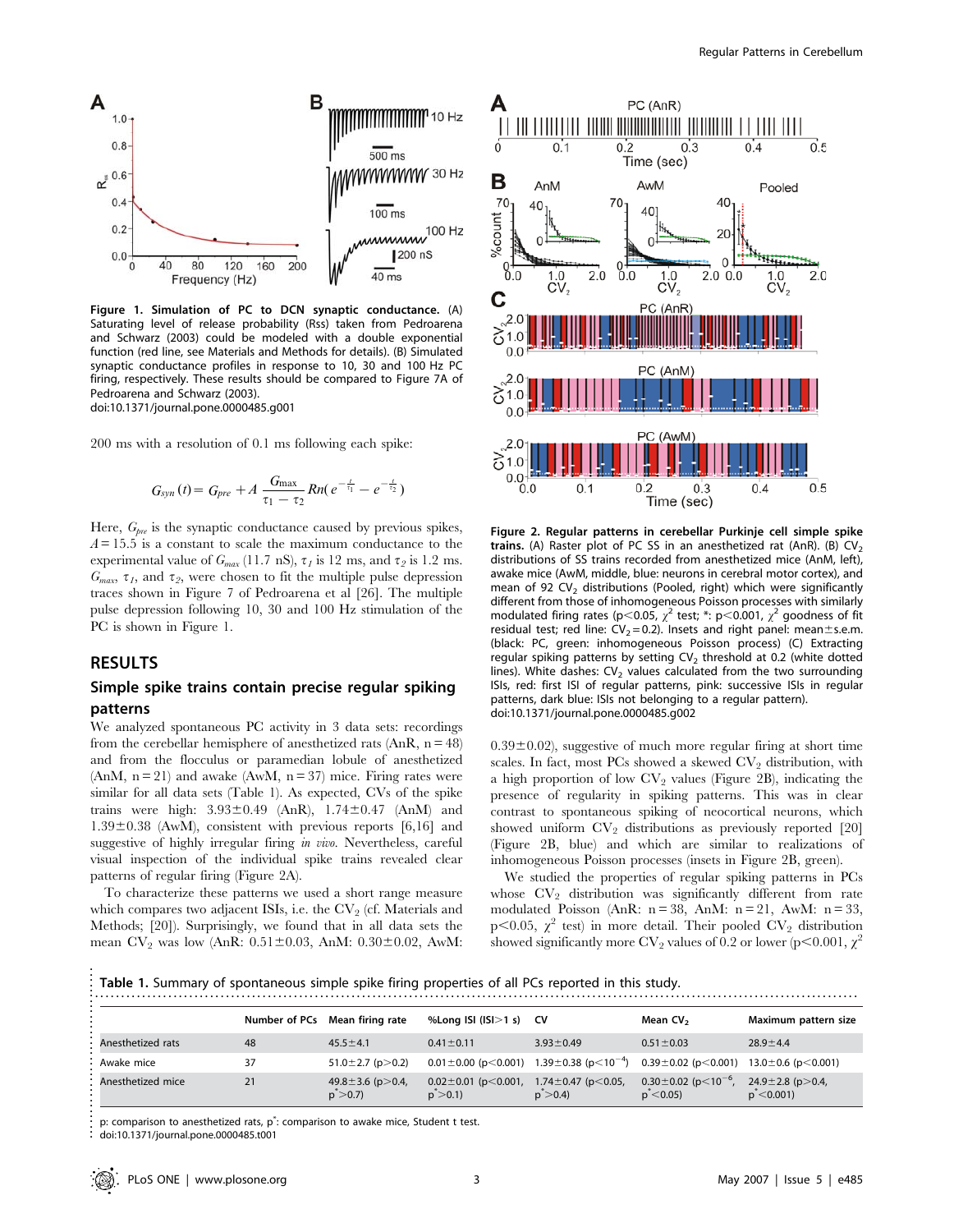

Figure 3. Effect of CV<sub>2</sub> threshold on patterns. (A) Mean ( $\pm$  s.e.m.) of normalized number of patterns in spike trains classified with different values of the CV<sub>2</sub> threshold, ranging from 0 to 0.5, in 92 PCs (filled circles) and in simulated spike trains from Poisson processes with similar firing rate profiles as in the PCs (open circles). Arrow: maximum number of patterns,  $*$ : range where there was no statistical difference (p $>$ 0.05). Inset: same distribution but for all possible thresholds. (B) Raster plots with indication of the spike timings belonging to patterns (red dotted lines: start of patterns, red solid lines: following spikes in each pattern) and singles (blue). Black dots: difference in classified patterns when threshold was 0.2 (upper trace) and 0.24 (lower trace). doi:10.1371/journal.pone.0000485.g003

goodness of fit residual test) than the corresponding Poisson processes did (Figure 2B, rightmost panel). To isolate the regular spiking patterns in individual spike trains, we applied a threshold of 0.2 on the measured  $CV_2$  values as illustrated in Figure 2C. Whenever the  $CV_2$  value was below or equal to threshold (white dotted line), the associated two ISIs were considered part of a regular pattern (pink). If the next ISI also had a  $CV_2$  value below or equal to threshold, it was included into the pattern (pink); if not, this next ISI was either single (i.e. not belonging to a pattern; blue) or the start of a new pattern (provided the next  $CV_2$  value was again below or equal to threshold; red).

With this procedure, 57% (AnR), 67% (AnM) and 54% (AwM) of ISIs belonged to regular patterns. To verify the effect of the statistically defined  $CV_2$  threshold of 0.2, we compared the number of patterns extracted using different thresholds (Figure 3). Thresholds in the range 0.18–0.24 generated statistically similar number of patterns as a threshold of 0.22, which generated the maximum number of patterns  $(n = 92, p > 0.1)$ .

The mean ISIs of patterns were not uniformly distributed. Most of the pattern ISIs were relatively short, so that the peaks of the overall ISI distributions mostly consisted of regular patterns, while their tails comprised only single ISIs. As a result, the 90 percentile of ISI for patterns was significantly shorter than that of singles (Figure 4A).

# Characteristics of regular spiking patterns change with behavioral state

Regular patterns can be characterized by two parameters: pattern size, defined as the number of ISIs in the pattern, and pattern

mean ISI. Examples of the distribution of these two parameters are shown in Figure 4B. Observe that short patterns occurred with a wide range of mean ISIs, whereas long patterns contained only short ISIs (insets), though not the shortest. The wide range of pattern mean ISIs and the fact that the fraction of pattern spikes was only weakly (rats: linear correlation  $R^2 = 0.371$  compared to a  $R^2 = 0.666$  for 92 inhomogeneous Poisson processes) or not (mice:  $R^2$  < 0.1) dependent on the mean firing rates of PCs make it unlikely that regular patterns were caused by refractoriness.

Pattern sizes showed a wide distribution. On average, 72% of patterns comprised only 2–3 ISIs, but many patterns were much longer (Figure 4B and 4C), lasting  $45.0 \pm 3.5$ ,  $76.5 \pm 6.3$ , and  $52.5\pm3.1$  ms for AnR, AnM, and AwM, respectively. The size of patterns depended on the  $CV_2$  threshold used, but this did not affect the pattern mean ISI much (data not shown). Interestingly, we found a significant difference in the proportion of long patterns between anesthetized and awake rodents. In anesthetized rodents,  $4.1\pm1.4\%$  (AnR) and  $3.5\pm0.8\%$  (AnM) of patterns contained more than 10 ISIs, while in awake rodents (AwM) only  $0.4\pm0.1\%$ did  $(p<0.01)$ , with maximum pattern sizes of 182, 61 and 21 ISIs, respectively (Figure 4C). This significant difference between pattern sizes of awake vs. anesthetized rodents indicates that regular patterns may be influenced by the behavioral state of the animal. Indeed, if regular spiking patterns were a specific signal by which PCs transmit information, one would predict faster changes in this signal, i.e. shorter patterns associated with a wider range of pattern mean ISIs, in awake, active animals than in anesthetized ones.

# Simulation of the effects of regular spiking patterns on target neurons

PCs inhibit neurons in the downstream DCN; any information transmitted by regular PC spike patterns will be decoded at that level. PC synapses onto DCN neurons show fast synaptic depression [26,27], a property that is known to endow synapses with low-pass filtering properties [29]. We developed a phenomenological model to reproduce the previously reported frequencydependent depression of this synapse [26] (cf. Materials and Methods), allowing us to predict the effects of regular PC spike patterns on synaptic conductance  $(G_{syn})$  in DCN neurons. Specifically, we used this model to compare the  $G_{syn}$  evoked by recorded SS trains with that of simulated spike trains generated by inhomogeneous Poisson processes of the same modulated firing rates. Such Poisson processes have far fewer regular patterns: only 20% of ISIs belonged to patterns, 80% of which were of size 2 (cf. Fig. 2B). A representative example of conductance traces (Figure 5A) demonstrates that the long regular patterns in SS trains induced epochs with little fluctuation of G<sub>syn</sub>, while Poisson spike trains generated much more variable  $G_{syn}$  (Figure 5A, green). In almost all cases, the distribution of  $G_{syn}$  of Poisson spike trains was significantly different from that of real SS trains (Figure 5B; Kolmogorov-Smirnov test,  $p<0.05$ , bin 0.01 s, AnR 35/38 cells; AnM 33/33; AwM 20/21). Thus, the distribution of  $G_{syn}$  of PCs was mostly confined to a narrow range of values as is also evident from its CV, which was significantly lower for PCs  $(0.53 \pm 0.03, 0.05)$  $0.47\pm0.03$  and  $0.49\pm0.03$  for AnR, AnM and AwM, respectively) than for simulated spike trains from Poisson processes  $(0.66 \pm 0.05,$  $0.75 \pm 0.04$ , and  $0.71 \pm 0.03$ , p $\leq 0.04$ ).

# Spikes of regular patterns are correlated, but not precisely synchronized

In rats, each DCN neuron receives inhibition from 100 [30] up to 1000 [31] PCs. Anatomically, though, it is not clear whether all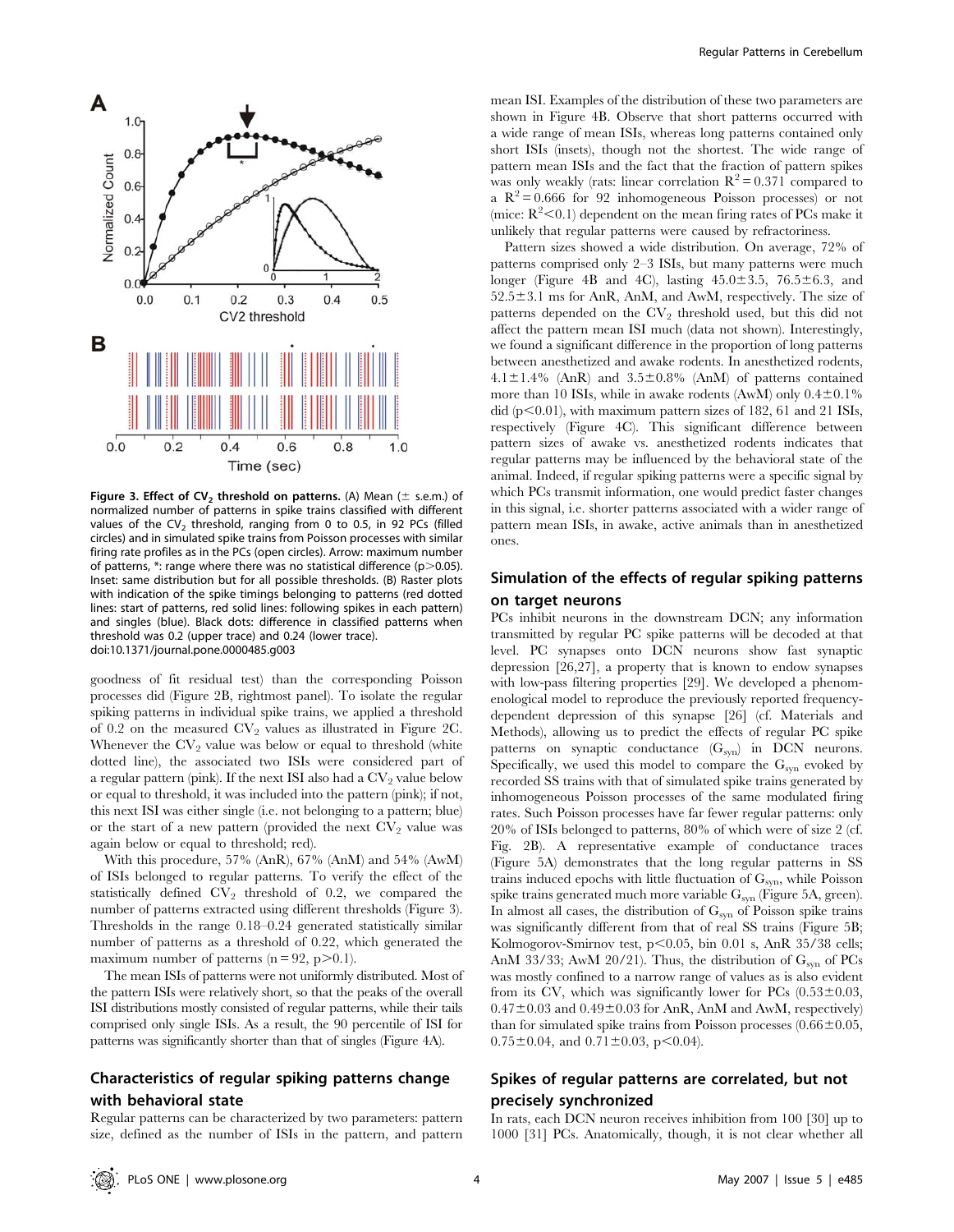

Figure 4. Characteristics of regular spike patterns. (A) ISI distribution of overall ISIs (black), patterns (red) and singles (blue) from a representative sample PC spike train of AnR (left), AnM (middle) and AwM (right). Insets: magnified plot of indicated area (lower) and 90 P (90 percentile, upper) of each population, \*: p<0.01, Student t test. (B) The relation between pattern mean ISI and pattern size in AnR (left, cyan), AnM (middle, magenta) and AwM (right, yellow). Insets: maximum pattern mean ISI (90 percentile) of different pattern sizes. \*: p<0.001, Wilcoxon signed rank test. (C) Percentage ISIs belonging to patterns (upper, \*: p<0.001, Student t test), Average maximum pattern size (middle, \*: p<0.001, Student t test), and Pattern size distribution (lower, p<0.05,  $\chi^2$  test). Cyan: AnR, magenta: AnM, yellow: AwM. doi:10.1371/journal.pone.0000485.g004



Figure 5. Simulated synaptic conductance in PC to DCN synapse caused by spontaneous PC spiking. (A) A representative example of the simulated synaptic conductance  $(G_{syn})$  induced by PC (black) of AnR (upper panel), AnM (middle panel) and AwM (lower panel), and by corresponding realizations of an inhomogeneous Poisson process (green). Rasters: spikes belonging to patterns (black and green dotted lines: start of patterns, black and green solid lines: following spikes in patterns, blue lines: singles), numbers: number of all spikes in the 500 ms window. (B) Distribution of G<sub>syn</sub> values for PCs (black) compared to Poisson processes (green). Bin = 0.2 nS. Red bar: bins where PCs contained significantly more G<sub>syn</sub> values. p<0.05. doi:10.1371/journal.pone.0000485.g005

: Q) PLoS ONE | www.plosone.org 5 May 2007 | Issue 5 | e485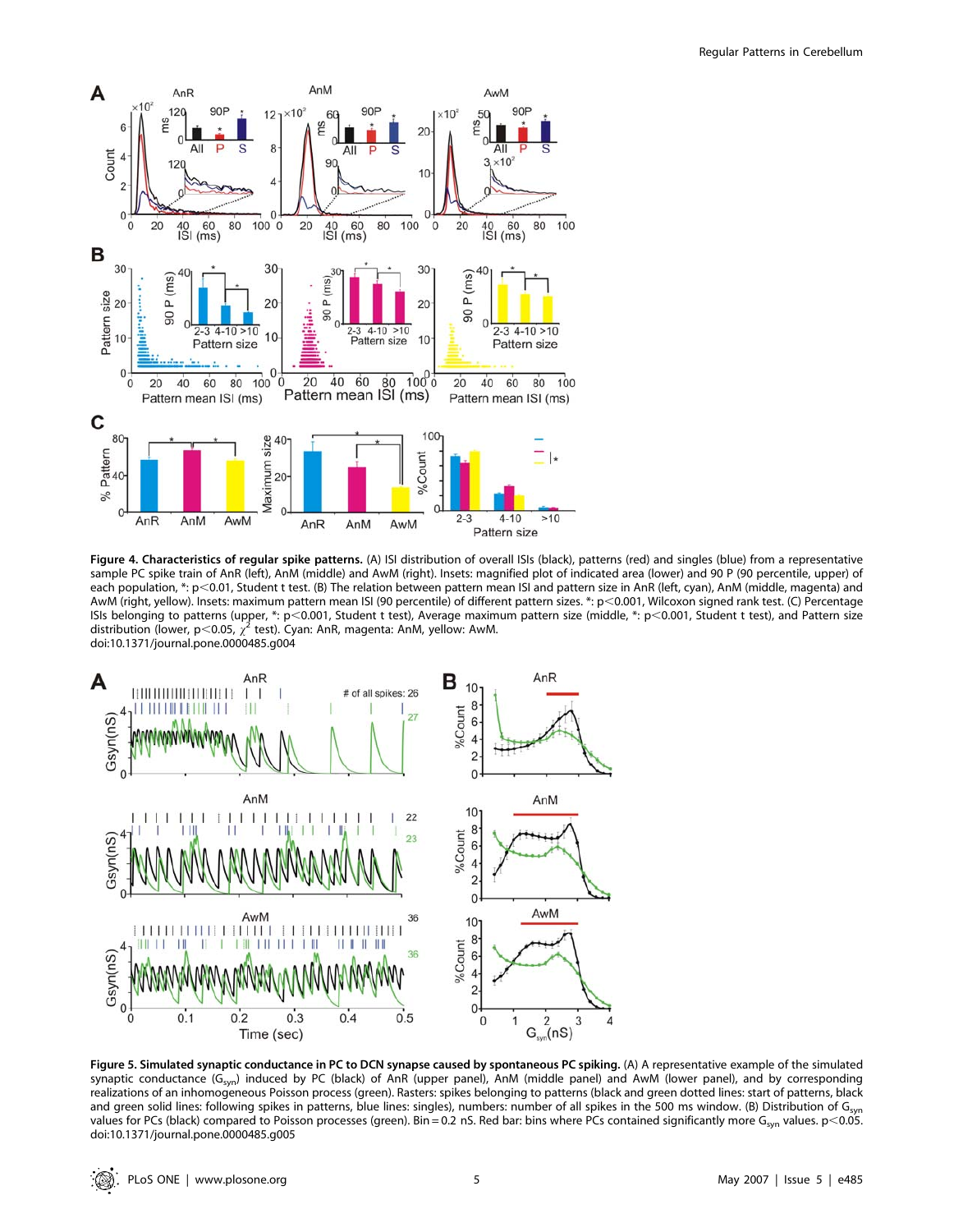

Figure 6. Coincident patterns in nearby PC pairs in AnR. (A) Eight cross-correlograms of timings of spikes belonging to regular patterns extracted from recordings of nearby PC pairs, with each pair colored differently. Insets: cross-correlograms of the shuffled spike trains of two pairs (black) superimposed on original cross-correlogram of patterns (blue and gray: pairs showing strongest and weakest synchronization respectively). (B) The relation of pattern mean ISIs in 4 pairs in which pattern starts coincided significantly (inset: cross-correlograms of the first spikes of regular patterns in the 4 pairs). Red dotted line: diagonal. doi:10.1371/journal.pone.0000485.g006

converging inputs are active at the same time. This convergence raises the question whether regular patterns in the afferent PCs coincide in time, causing periodic ripples in  $G<sub>syn</sub>$  during their occurrence, or whether they are asynchronous, rendering  $G_{syn}$ more constant. We studied the correlation in time of regular patterns in 8 simultaneously recorded transverse pairs of PCs in AnR, separated by  $69.8 \pm 9.4$  µm (range: 50–100 µm). We found that the spikes belonging to patterns revealed central peaks in the cross-correlogram. These central peaks reflected significant synchronization as their Z scores were higher than 3 (Figure 6A,  $z = 5.0 \pm 0.4$ ), but they were quite broad (full width at half peak  $(HW) = 70 \pm 8.6$  ms). No synchronization was observed in pairs of PCs on the same parallel fiber beam separated by more than  $0.5$  mm ( $n = 20$ , data not shown). We investigated several mechanisms that could explain the broad width of the central peaks. There was no significantly relation between HW and the mean duration of patterns  $(R^2<0.0001)$ . Broad peaks in crosscorrelograms are often caused by firing rate co-modulation [23], implying that patterns would coincide because they occur more often during increased firing rates (Figure 4A). As properly shuffled spike trains (cf. Materials and Methods) overlapped the broad peaks largely (Figure 6A, insets), the central peaks observed can indeed be largely explained by firing rate co-modulation. In addition, we found in four of the pairs a significant, and much more precise, correlation of the start of patterns  $(z = 5.6 \pm 0.9,$  $HW = 16.3 \pm 2.4$  ms, Figure 6B inset). But although patterns in these four pairs started together, their mean ISIs were independent of each other  $(R^2 = 0.17 \pm 0.03$ , Figure 6B). We conclude that while for a fraction of patterns the start was precisely

synchronized, overall pattern spikes were not precisely synchronized but tended to co-occur in a loose manner because of firing rate co-modulation.

Despite our lack of knowledge about detailed convergence patterns of PCs onto DCN neurons, convergence is more likely for adjacent pairs, where we observed coincident patterns, than for distant pairs which did not show synchronization. In the case of coincident converging patterns, the lack of spike synchronization caused by their different spike frequencies will further reduce the variability of their combined  $G_{syn}$  [32]. Otherwise, the averaged  $G<sub>syn</sub>$  of perfectly synchronized PCs would have the same variability as that caused by single PCs. A similar reduction of variability also occurs in completely irregular spike trains generated by Poisson processes [32], but only when there are many more active convergent inputs.

#### Tactile stimulation increases regularity of spiking

Next, the effect of sensory stimulation on regular patterns in the SS response was investigated. To this end, we analyzed responses to tactile stimulation in AnR (Figure 7)  $(n = 12)$ . Typically, PCs responded after a short delay with a significant increase in SS firing rate in a 200 ms window, from  $53.8 \pm 6.2$  Hz to 74.2 $\pm$ 7.3 Hz (p $\leq$ 0.003, Wilcoxon signed ranks test), as reported elsewhere [33]. In the same window, we also found a significantly increased proportion of ISIs belonging to regular patterns, from  $49.3 \pm 4.5\%$  to  $62.5 \pm 5.1\%$  (p $\leq 0.005$ , Wilcoxon signed ranks test). Spike trains always become more regular at high firing rates because spikes cannot fire arbitrarily close together, due to the refractory period. Indeed, simulated Poisson processes with refractory period that show similar rate changes  $(p>0.2;$  before:  $53.3\pm6.3$  Hz, after:  $75.0\pm7.5$  Hz; Figure 7E upper panel) as the experimental data revealed a slight but statistically significant increase of the fraction of ISIs belonging to regular patterns (p $\leq$ .005; before: 23.1 $\pm$ 0.7%, after: 27.1 $\pm$ 0.8%; Figure 7E lower panel). However, this increase was proportionally  $(18\pm2\%)$  much smaller than the increase in PCs  $(29\pm3\%)$  (p $\leq$ 0.03, Wilcoxon signed ranks test). We conclude that the increase in patterns in PCs was larger than expected from only the firing rate increase. Regular patterns following stimulation were also faster and lasted longer than before stimulation (Figure 7F).

To estimate the effect of this change of SS patterns on downstream DCN neurons, we again computed the predicted  $G_{syn}$ and compared these with the results obtained from spike trains realized from inhomogeneous Poisson processes (Figure 7C). The real SS train induced a steady current of about 4.5 nS, while the Poisson process produced a highly variable  $G_{syn}$ , despite the similar modulations of firing rates. The CV of  $G_{syn}$  induced by the real SS train dropped significantly  $(p<0.001)$  during a period of  $116.7 \pm 19.0$  ms after stimulus onset compared to the effect of Poisson spike trains (Figure 7D). This indicates that tactile stimulation further reduced the variability of  $G_{syn}$  in DCN neurons by an increased regularity of PC spike timing.

# Regular patterns and singles in relation to the PC membrane potential

It has been shown that the membrane potential of PCs in anesthetized animals can be bistable, showing up and down-states [24]. Although PCs in awake behaving animals probably operate predominantly in the up-state [34] and regular patterns in our data tended to last much shorter than the reported duration of upstates in the anesthetized preparation [24], the occurrence of patterns might in principle be related to the state of the membrane potential. We therefore applied our analysis method to whole-cell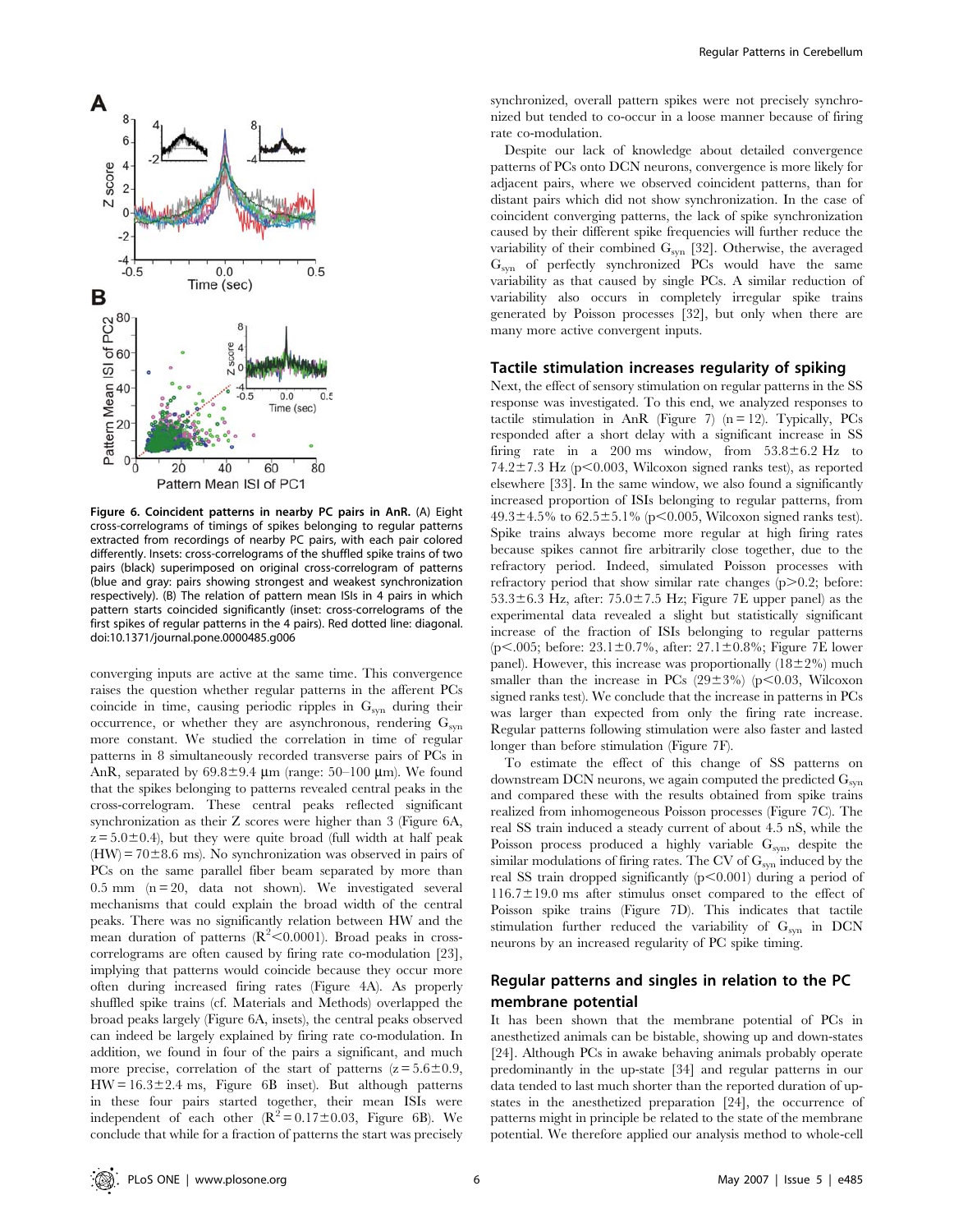

Figure 7. A representative example of regular patterns in tactile stimulus evoked PC SS responses. (A) Peri-event raster plot of patterns (red) and singles (blue) during tactile stimulation in AnR. (B) Mean rate ( $\pm$  s.e.m.) of overall spikes (black), realization of Poisson process (green), pattern spikes (red) and singles (blue). Bin = 20 ms. (C) Simulated G<sub>syn</sub> for the trial indicated by arrow in (A) (bin = 1 ms). (D) CV (SD/Mean) of simulated G<sub>syn</sub> (\*: p<0.001, Student t test, bin 20 ms). Black dotted line: stimulation time. (E) Mean firing rate (upper panel) and percent ISIs belonging to regular patterns (lower panel) in 200 ms before and after stimulation (upper panel) of simulated spike trains from inhomogeneous Poisson process (green) and from recorded PCs (black). \*: p<0.005, Wilcoxon signed ranks test. (F) Pattern mean ISI distribution before (dotted line) and after (solid line) tactile stimulation. Inset: Pattern size distribution before (open) and after (filled) stimulation. doi:10.1371/journal.pone.0000485.g007

clamp recordings from PCs of anesthetized rats in vivo (data obtained from Loewenstein et al., 2005; Figure 8). As expected, patterns occurred only during up-states (Figure 8, red spikes), but a single up-state typically consisted of several patterns  $(4.8 \pm 1.1$  for the recording shown in Figure 8,  $3.8 \pm 0.3$  for all recordings). Singles could occur during both up  $(92.1 \pm 3.7\%)$ ; Figure 8, filled dots) or down  $(7.9 \pm 3.7\%)$ , Figure 8, open dots) states. Thus, the classification of SSs developed in this study allows for a subcategorization of spikes occurring during the up-state which may be relevant at short time scales.

CSs may toggle transitions between up and down-states [24]. This is also the case for start of the two up-states shown in Figure 8. We found that, except for patterns occurring at state transitions, the start or end of patterns was not related to CS firing. This is confirmed by the much higher frequency of starts of patterns  $(7.42 \pm 4.30 \text{ Hz}, \text{AnR}, n = 32)$  than of CSs  $(0.72 \pm 0.05 \text{ Hz})$ .

### **DISCUSSION**

Taken together, our main findings indicate that (1) interesting finetemporal properties of neuronal responses may be uncovered by



Figure 8. Regular patterns and singles related to the membrane potential (MP). Dendritic patch-clamp recording of PC in anesthetized rat (data from Loewenstein et al. 2005). Voltage trace: large spikes are complex spikes, small ones are simple spikes. Dotted black line: threshold to define up and down-states ( $MP = -55$  mV). Raster plot at top: simple spikes were sorted as either pattern spikes (dotted red lines: start of patterns, solid red lines: following spikes in each pattern) or single spikes (blue lines). All patterns were during up-state, but singles occurred both during up (filled circles) and down (open circles) states. doi:10.1371/journal.pone.0000485.g008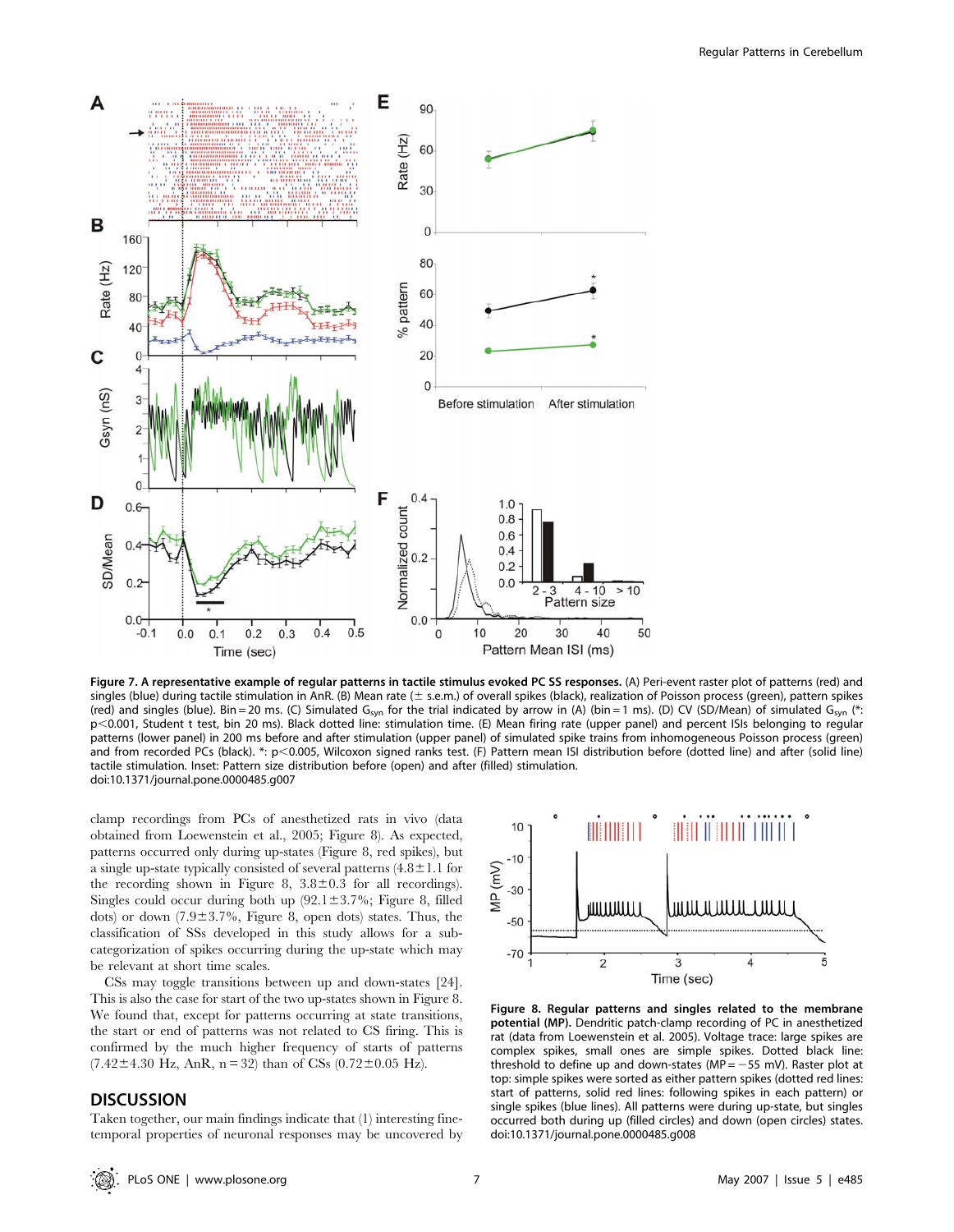analyzing regular pattern structure on a single trial basis; (2) PC simple spike trains contain distinctly more spike timing regularities than hitherto known; (3) the high CV in  $\dot{m}$  vivo recordings is most likely caused by mixing of different regular spiking patterns, separated by single, typically longer, ISIs; (4) the onset of patterns can be synchronized in nearby PCs, but their member spikes are not synchronized; (5) most regular patterns are not influenced by complex spikes; (6) regular pattern properties change with behavioral state and tactile stimulation; and (7) regular patterns may cause epochs of close to constant synaptic conductance in downstream DCN neurons.

Our extracellular recordings do not provide conclusive evidence on the mechanisms causing regular patterns. However, as PCs fire highly regularly in slice preparations in which their synaptic inputs are blocked [17,18] and since they show increased irregularity following mutations of their voltage gated  $Ca^{2+}$  channels [13], the endogenous properties of PCs are likely to contribute to their regularity of firing. However, the current observation that most patterns occur within the up-state, combined with the finding that PCs in awake behaving animals probably operate predominantly in the up-state [34] suggests that additional mechanisms such as short-term and long-term synaptic processes probably also play a role in controlling the start and end of a regular pattern, as well as its mean ISI. As CSs have little effect on patterns, it is most likely that parallel fiber inputs combined with molecular layer inhibition control the pattern properties. Furthermore, synaptic plasticity can adapt the effect of both the excitatory parallel fiber inputs and the inhibitory input from the basket cells and stellate cells on the SS patterns [35,36]. Such mechanisms could explain why the onset of patterns was synchronized in only a subset of nearby PCs, and why even in those cases the pattern mean ISIs were different.

The regular patterns discovered in this study comprised a large part of the simple spike trains and were shown to be modulated by behavioral state and stimulation, suggesting that they may have functional significance. Our simulations of the effect of regular patterns on  $G_{syn}$  in downstream DCN neurons indicate that they keep inhibitory conductance fairly constant. The interaction between regular patterns and G<sub>syn</sub> may provide an explanation of why these synapses depress so strongly [26,27] and forms the basis for our hypothesis on the function of regular patterns. It is generally assumed that cerebellar learning through induction of long-term depression at the parallel fiber to PC synapse leads to disinhibition of DCN neurons [35,37]. In addition, DCN neurons

### **REFERENCES**

- 1. Ivry RB, Spencer RM (2004) The neural representation of time. Curr Opin Neurobiol 14: 225–232.
- 2. Koekkoek SK, Hulscher HC, Dortland BR, Hensbroek RA, Elgersma Y, et al. (2003) Cerebellar LTD and learning-dependent timing of conditioned eyelid responses. Science 301: 1736–1739.
- 3. Shidara M, Kawano K, Gomi H, Kawato M (1993) Inverse-dynamics model eye movement control by Purkinje cells in the cerebellum. Nature 365: 50–52.
- 4. Coltz JD, Johnson MT, Ebner TJ (1999) Cerebellar Purkinje cell simple spike discharge encodes movement velocity in primates during visuomotor arm tracking. J Neurosci 19: 1782–1803.
- 5. Kitazawa S, Kimura T, Yin PB (1998) Cerebellar complex spikes encode both destinations and errors in arm movements. Nature 392: 494–497.
- 6. Goossens HH, FEH, Van Alphen AM, Van Der Steen J, Stahl JS, et al. (2004) Simple spike and complex spike activity of floccular Purkinje cells during the optokinetic reflex in mice lacking cerebellar long-term depression. Eur J Neurosci 19: 687–697.
- 7. Rieke F, Warland D, de Ruyter van Steveninck RR, Bialek W (1997) Spikes. Exploring the neural code. Cambridge, MA: The MIT Press. 8. VanRullen R, Guyonneau R, Thorpe SJ (2005) Spike times make sense. Trends

dependent in the relevant potential range [41], these channels are very sensitive to even small changes in inhibitory input.

[42]. We hypothesize that regular patterns encode a specific level of inhibition in their firing rate and, as such, approximate a perfect firing rate code [43], which should be completely regular. When regular patterns from convergent PCs coincide, the summed inhibition will be relatively constant over the duration of the patterns and, consequently, keep the level of inactivation of calcium channels steady. Thereby, the firing rates of regular spike patterns in afferent PCs will control the amplitude of any rebound spike that follows in the next second. The occurrence of a rebound spike is evoked by synchronized pauses in the SS trains [19,44], which are mostly not part of the regular patterns as they belong to the tail of the ISI distribution.

Consequently, the level of inhibition preceding the rebound spike exerts a very strong effect on the amplitude of the rebound spike

respond strongly to disinhibition because of their post-inhibitory rebound spike [38], which may form a powerful timing signal [2,39]. Correspondingly, the activity of DCN neurons in adult rodents consists of pauses, most likely caused by PC inhibition, mixed with transient periods of fast bursting [40]. The effectiveness of disinhibition to create a rebound spike depends on the synchronicity of the disinhibition, which we recently demonstrated to be significant among nearby PCs [19], and on the level of preceding inhibition. Because the inactivation of calcium channels expressed in the DCN neurons is strongly voltage

In conclusion, we propose that the regular patterns, which comprise the majority of spikes in PC SS trains, can control the amplitude of subsequent timing signals by modulating the amplitude of rebound spikes in downstream DCN neurons.

### ACKNOWLEDGMENTS

We thank Drs. Dana Cohen and Miguel Nicolelis for making the mice cortical recordings available and Drs Séverine Mahon and Mike Häusser for sharing the PC whole-cell clamp recordings. We thank Drs. Dieter Jaeger, Reinoud Maex, Martin Nawrot, Arnd Roth, Stefan Rotter and Cornelius Schwarz for comments on an earlier version of the manuscript.

#### Author Contributions

Conceived and designed the experiments: ED CD SS. Performed the experiments: FH MS SS. Analyzed the data: SS. Contributed reagents/ materials/analysis tools: ED FH MS AA SS. Wrote the paper: ED CD AA SS. Other: Obtained funding for the study: ED.

- 9. Vaadia E, Haalman I, Abeles M, Bergman H, Prut Y, et al. (1995) Dynamics of neuronal interactions in monkey cortex in relation to behavioural events. Nature 373: 515–518.
- 10. Riehle A, Grun S, Diesmann M, Aertsen A (1997) Spike synchronization and rate modulation differentially involved in motor cortical function. Science 278: 1950–1953.
- 11. Konishi M (2003) Coding of auditory space. Annu Rev Neurosci 26: 31–55.
- 12. Heil P (2004) First-spike latency of auditory neurons revisited. Curr Opin Neurobiol 14: 461–467.
- 13. Hoebeek FE, Stahl JS, van Alphen AM, Schonewille M, Luo C, et al. (2005) Increased noise level of Purkinje cell activities minimizes impact of their modulation during sensorimotor control. Neuron 45: 953–965.
- 14. Walter JT, Alvina K, Womack MD, Chevez C, Khodakhah K (2006) Decreases in the precision of Purkinje cell pacemaking cause cerebellar dysfunction and ataxia. Nat Neurosci 9: 389–397.
- 15. Goossens J, Daniel H, Rancillac A, van der Steen J, Oberdick J, et al. (2001) Expression of protein kinase C inhibitor blocks cerebellar long-term depression without affecting Purkinje cell excitability in alert mice. J NeuroSci 21: 5813.
- 16. Vos BP, Volny-Luraghi A, De Schutter E (1999) Cerebellar Golgi cells in the rat: receptive fields and timing of responses to facial stimulation. Eur J Neurosci 11: 2621–2634.
- 
- 

Neurosci 28: 1–4.